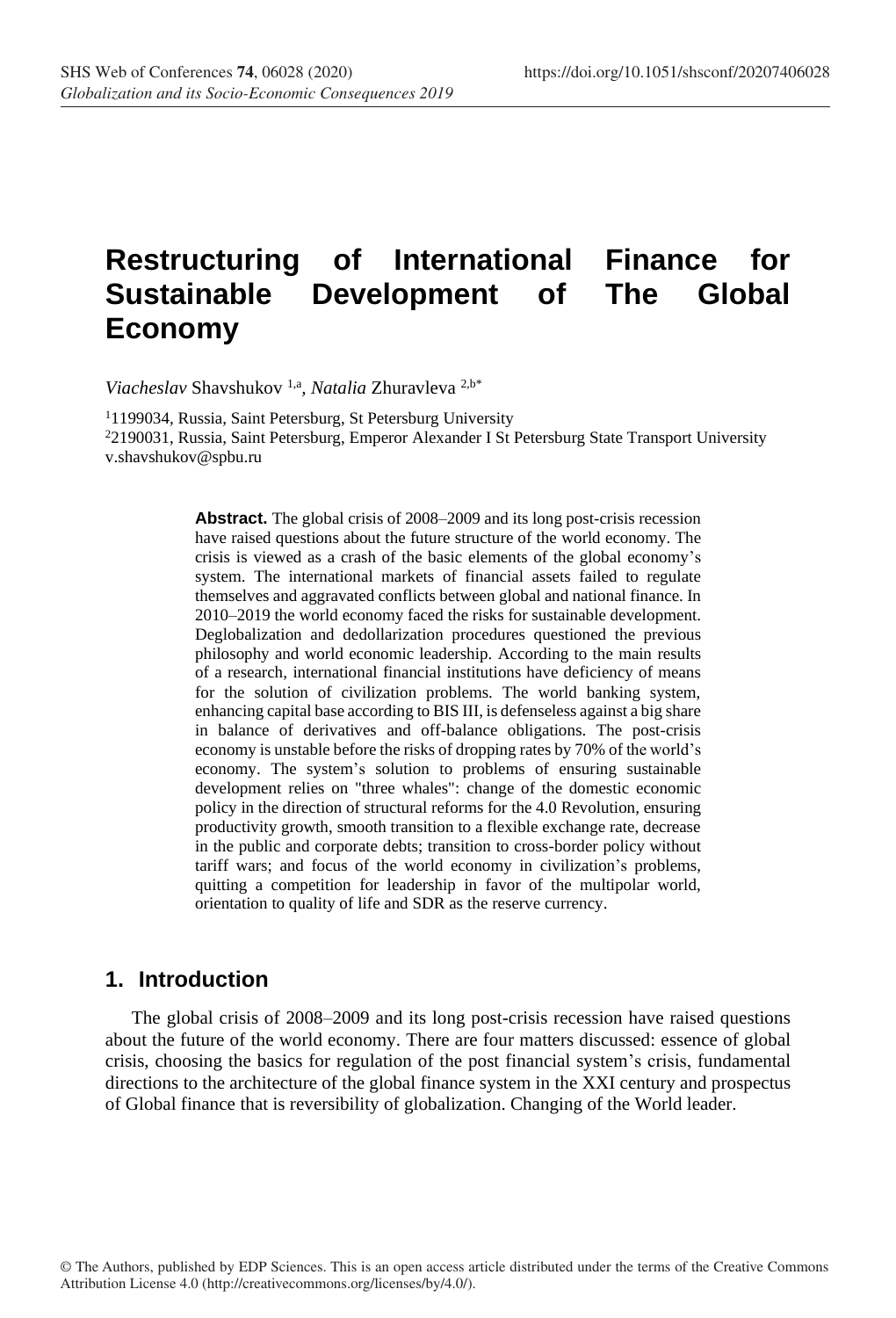### **2. Methods**

The paper has leaned on classical methods of data analysis and analytics of the IMF, World Bank, BIS, research and publications. The method included comparison of economic data, group of indicators and analytical tables.

## **3. Main results**

The first matter concerns about the global financial and economic crisis of 2008–2009 and its origins: whether the first world crisis of the XXI century is a crisis caused by the financial system based on the monetarism model and technologies of the XX century or a crisis of its separate components?

The global financial system is an unstable system and it is based on the assumption that international financial markets (money, capital and foreign exchange) are regulated by the «market fundamentals» and an «invisible hand» of free competition. However, under the pressure of the system's crisis, which didn't have prudential regulation, failed.

*The IMF, the major institution of global finance,* has insufficient credit resources with a deficit of \$500 bln. and tends to ignore the role of new emerging economies. *The world currency system* remains unstable because of the weaknesses of dollarized economies, while commodity markets are unbalanced by the fixed rate of the Yuan. *Multinational banks (MNB)* have insufficient capital adequacy according to Basel III and Free Capital, a big share of short positions in investment portfolio, \$600 bln. in derivatives (87% of world GDP), out-ofbalance liabilities, beside the use of depositary accounts in trading operations. Some have even been spotted money-laundering through their offshore branches and taking risks in fiduciary deals.

*The markets of financial assets also have weaknesses.* The money market had an insufficient level of the syndicated credit inemerging markets. Debt capital market used SPV. Forex earned money from real asset markets; ultrahigh profitability increased volumesof speculative deals turnover reached 75% (\$3–4 bln. a day). On the stock market, numerous short-term operations (up to 6 months) made it more difficult to determine a fair price when estimating capitalization of companies.

Problems of national financial safety remain unsolved. There is excessive public debt: 200% against 60% forecasted by the UN, IMF and EU. Cumulative tax and gross national product ratio are 60–80% against an optimum value of 15–30%. There is also a problem of money surplus sterilization.

*The second key question of post-crisis world financial system is a matter of its regulation.* What should be the basis for the international financial system, national sovereignty and protectionism or international regulation? There are two possible solutions. Focus on national sovereignty does not exclude, for example, both orientation to the Basel standards of capital adequacy, and protectionist measures which were carried out by the central banks of Norway, England, Switzerland, ECB and FRS (the Dodd-Franc Act). The second solution broke against global crisis causing 10 years of recession and a new trend to deglobalization. However, 40 years of history of globalization have obvious (with all their shortcomings) good examples of the international agreements. Among them, the GATT/WTO (the average world import duties fell from 55% to 2–3%), Basel standards (I, II, III), IAS, SWIFT, Trade finance.

*What are global risks in the post-crisis period.* From the end of 2009 to the beginning of 2010, the majority of G20 countries announced that they had overcome the global crisis. However, the post-crisis period had its new risks.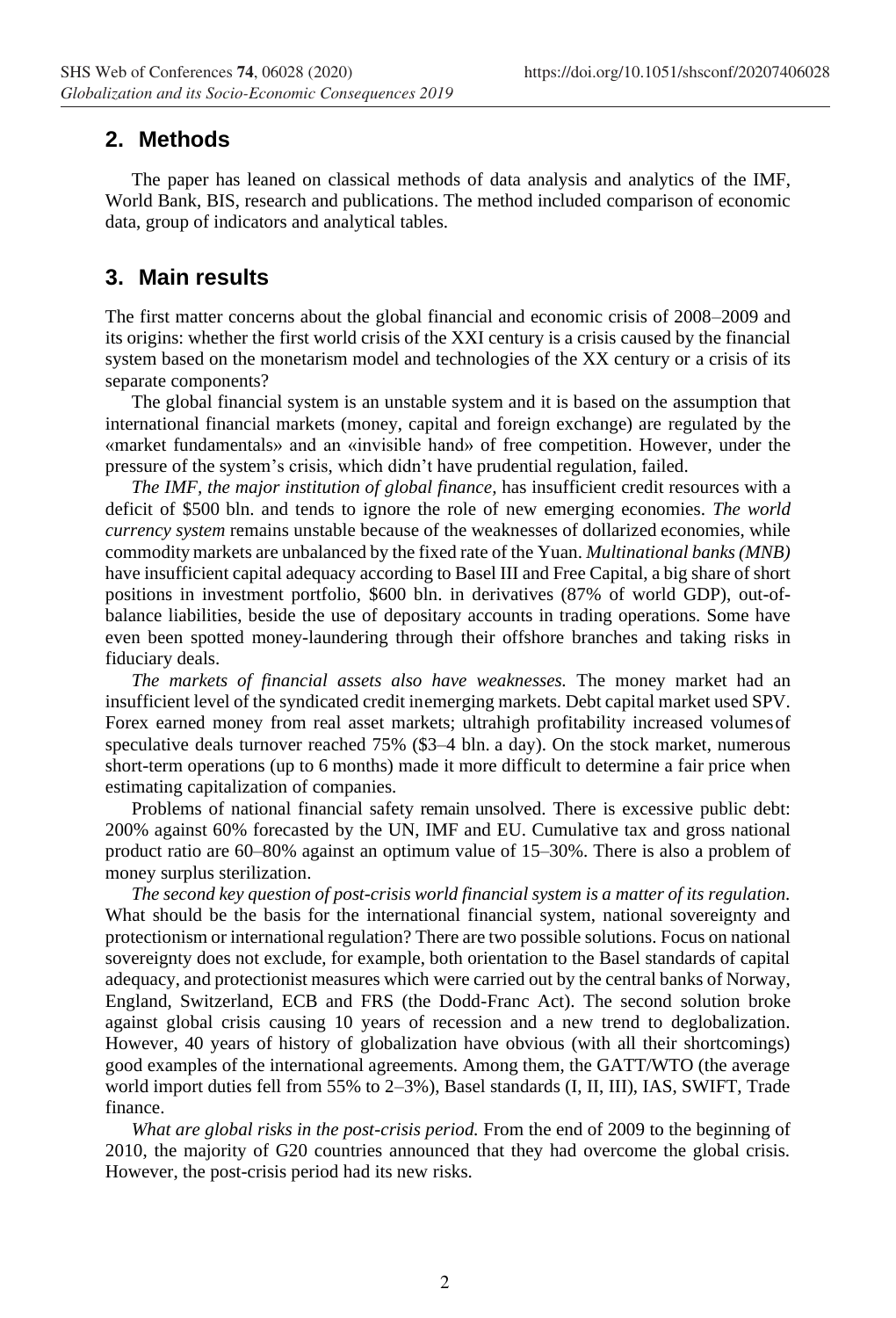*Risks of decreasing rates in the development of global economy.* During the post-crisis period (2010–2018) average annual growth rates of the world economy was 3.44%. Substantially it became result of long, soft national and regional anti-recessionary programs of the offer off money of low interest rates and repayment of the banks' debt. In January 2017 the FED stopped the quantitative easing (QE) program and transferred to a policy of increasing discount rate. In 2018 the ECB also finished the QE (2010–2018) program of redemption of the state securities for the sum of  $E2.6$  trillion. However, the steady growth of world economy has not been reached and has not been reached either with national, nor international programs. In 2019–2020, the IMF predicts decrease in growth rates down to 3.3% and the most important, delay of rates by 70% of national economies [1].

The current reasons of growth slowdown is the strengthening of tension in world trade by many countries with the financial conditions for business. The solution to these problems lies in the plane of a smooth transition to such monetary policy which will provide only unstable economic development of world economy in the range of 2–4.5%, the developed countries of 1–2.5% and the developing countries of 3–5%. On emerging markets and softer monetary policy financial conditions for the national capital and FDI, inflow can improve the state priming of economy. Outflow of FDI in 2015–2019 began to break balance on emerging markets which developed as a product of the global financial and economic environment and system.

Steady growth is caused by more general factors of uncertainty (a national debt up to 200% and the conflicts in world trade) and the start of solutions for civilization's problems. How to pass from steady growth to providing it with economic policy? The IMF sees three directions for such policy: (a) domestic economic, (b) cross-border policy and also (c) solidary actions for the solution of global problems.

(a) The domestic economic policy of countries has a uniform curve, no forms, methods, but *moment curve points* are approved by the most dynamic economies. We will carry the main object to their number carrying out structural reforms under the technological 4.0 Revolution and ensuring economic growth for world economy by 3.5–4%, developed economies by 2–3% and the developing economies by 4–5%; overcoming inequality inside countries and in between the countries.

(b) Cross-border policy of providing more equal conditions for the different countries. In the most general view, it is about norms improvement of financial regulation, increase in degree of transparency in questions of the state and corporate debts, fight against illegal financial flows of none observed economy. Among the mentioned problems, world trade is key (in 2018 its volume was \$38.4 of trln that makes up 49% of World GDP with domination of China and the USA (\$4.6 of trln and \$4.2 of trln) respectively. Therefore, the trade war between them will reduce world commodity turnover by 0.2% that will lead to decrease in World GDP and cause the unbalance center in commodity and financial flows of global economy. By estimates of the IMF, growth of tariffs (this analysis covers tariffs, non-tariff measures and bilateral agreements about purchases) by 25 percentage points on all items in trade between the USA and China can lower annual GDP in volume down to 0.6% in the USA and to 1.5% in China [2].

*Risk of public debt growth.* There was a growth of cumulative state debt/GDP from 78% in 2007 to 118% in 2014 [3]. In 2016 the global debt made \$164 trln (225%/World GDP) [4], which is higher than the national economic safety level.

*Chinese economic slump.* Delay of growth rates of real GDP of the world's second economy poses a serious threat to the steady growth of the global economy. Before the global crisis from 2002–2007 growth rates were 9–14%, during crisis it fell down to 9.4%, and since 2010 consistently decreased with the rate of 1% a year and were in 2018 6.6% with the forecast of the IMF for 2024 5.5% [5].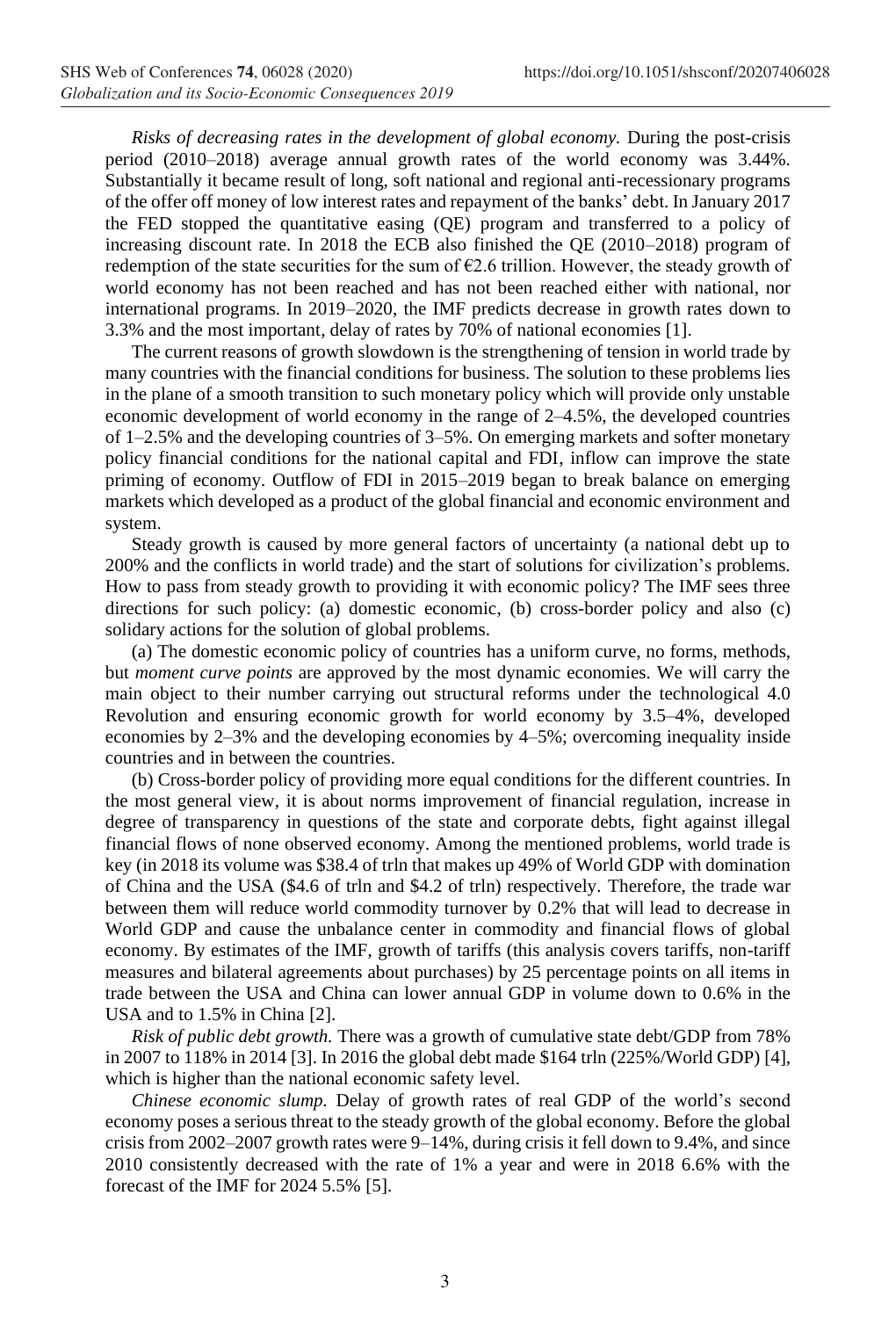*Managerial risks and regulation of the world financial and economic system.* Conflicts between global and national finance increase. The global investor ignores national economic interests. Global problems (ecological, energy and food security of countries) are not solved, but might spark off trading wars and protectionism. The insufficient volume of investment to solve these global problems (at least \$35 trln. about 50% of World GDP required) threatens food and energy security for developing countries and impedes growth for the developed ones. The system of global finance needs revision, updating and expansion of regulators in accordance with the international bank standards.

*After the global crisis, the procedures of dedollarization and deglobalization intensified and raised the question of the leader in world economy.* Will the **USA** maintain its leadership or will it be replaced by China, the EU, Japan or …? The USA, being one of the main architects of globalization, has benefited the most. The current US positions see Table 1.

|                 | <b>Macroeconomic indicators</b>                                                         | <b>USA</b>    | China     |
|-----------------|-----------------------------------------------------------------------------------------|---------------|-----------|
| <b>Markets</b>  | Forex USD/CHY, 12/06/2019                                                               | 6.9340        |           |
| <b>GDP</b>      | GDP, constant prices, \$ trln                                                           | 18.91         |           |
|                 | GDP, current prices, \$ trln                                                            | 19.390        | 12.238    |
|                 | GNP per capita, \$ trln                                                                 | 54.225.45     | 15.308.71 |
|                 | Share of the sectors of economy in<br>GNP, %, 2015                                      |               |           |
|                 | <b>Services</b>                                                                         | 76.7          | 43.1      |
|                 | Industries                                                                              | 21.1          | 46.8      |
|                 | Agriculture                                                                             | 1.2           | 10.1      |
| Labor           | Unemployment rate, %                                                                    | 3.60          | 3.67      |
|                 | Wages per hour/per year, \$,                                                            | 23.3/41696.93 | /11892.27 |
|                 | Labor productivity, growth, %                                                           | 3.40          | <b>NA</b> |
|                 | Demographic indicators, 2015<br>The population share (at the age of 15<br>and older), % | 20            | 17        |
| <b>Prices</b>   | GDP deflator index                                                                      | 111.33        | 656.41    |
|                 | Inflation rate, %, YoY                                                                  | 1.80          | 2.70      |
| <b>Money</b>    | Central Bank interest rate decision, %                                                  | 2.50          | 4.35      |
|                 | Banks balance sheet, \$ trln                                                            | 17.22         | 0.466     |
|                 | Loans to private sector, \$ trln                                                        | 2.3           | 0.3       |
| <b>Trade</b>    | Current Account, \$ bln, Q1                                                             | 134.88        | 58.60     |
|                 | Imports, CIF, \$ trln                                                                   | 2.576         | 1.721     |
|                 | Gold reserves, tones                                                                    | 8133.50       | 1864.30   |
|                 | Net capital flows, \$ bln                                                               | $-8.1$        | $-5.86$   |
| Govern          | Government budget value/GDP, %                                                          | $-3.80$       | $-4.20$   |
| ment            | Government spending, \$ trln                                                            | 3.21          | 3.19      |
| <b>Business</b> | Corp. profit, \$ trln                                                                   | 2.00          | 0.26      |
|                 | of<br>publicly<br>Market<br>cost<br>traded<br>companies, \$ Trln                        | 17.14         | 3.408     |
|                 | Competitiveness rank                                                                    | 1             | 28        |

**Table 1.** Comparative advantages of the USA vs China (if other is not specified), 2019\*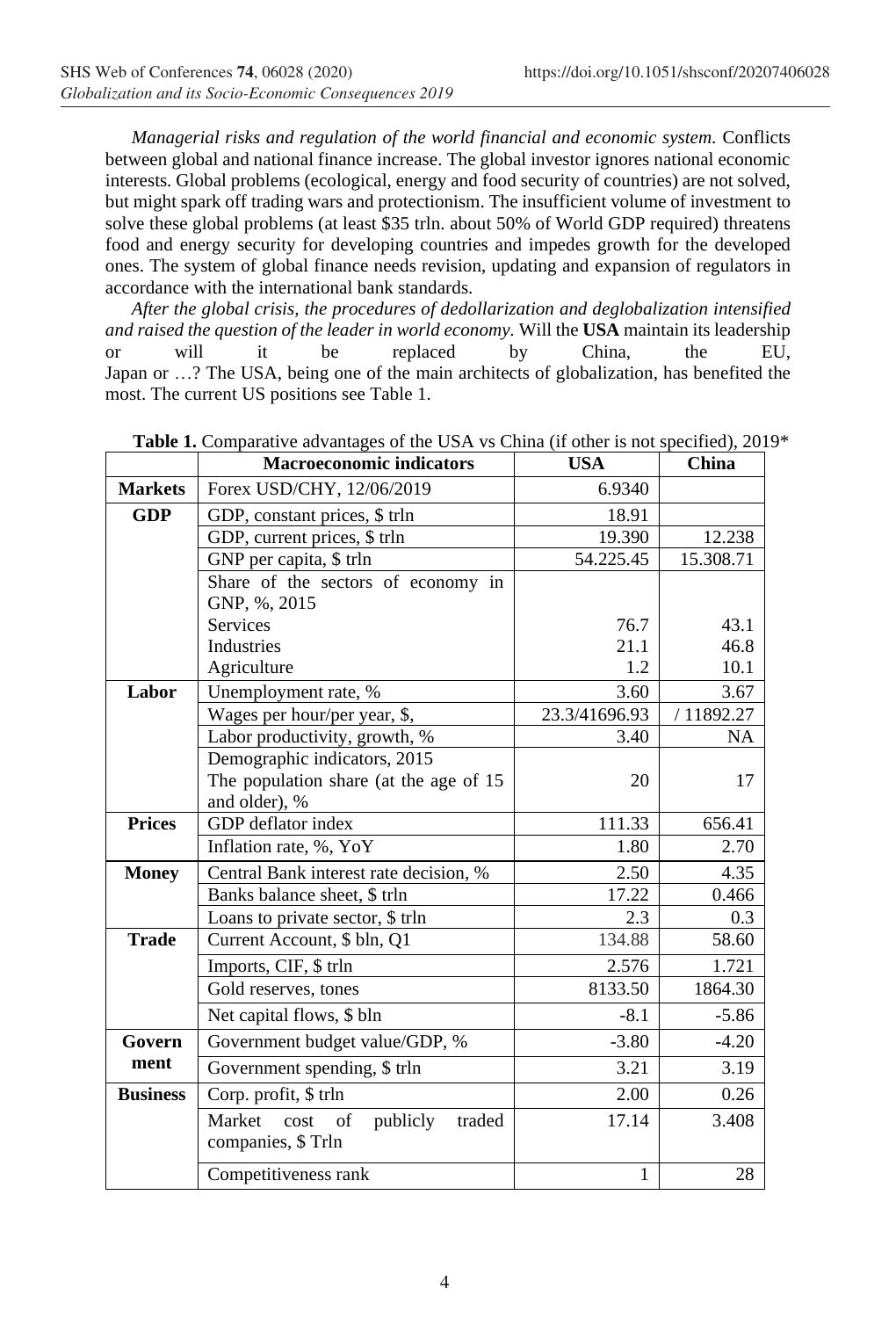| Consum       | Private sector credit, \$ trln                    | 9.76       |  |
|--------------|---------------------------------------------------|------------|--|
| <b>Taxes</b> | Corporate Tax rate, %                             |            |  |
|              | Personal Income Tax Rate, %                       | 37         |  |
|              | Sales Tax rate (VAT), %                           |            |  |
|              | Social security rates for: Employees<br>Companies | 7.65 /7.65 |  |

\*Sources: [6]; [7]; [8].

In 2019 the US GDP size (GDP, current prices) was \$19.390 trillion that on one hand, allows to provide high quality of life: GDP/per capita \$54.225.56., with another; stable expenses of the Government of \$2.180 trillion. Rates of economic growth were 3.20% that corresponds to the average value during 1948–2019. The economy isn't overheated, it has the smallest unemployment rate in 49 years, of 3.60%. The contribution of various sectors of economy to the production of GDP reflects its readiness to enter the world of 4.0 technologies. Manufacturing industry of the USA creates 11% of national GDP. At the same time the cost of its products grows due to complicated labor (2019 \$2.2 trln), and the share in GDP drops. On the contrary, services (information, communications, financial, legal) as a portrait of new technological revolution, promptly grow. In 2019 they created the cost of \$12.9 trillion with a contribution to GDP of the country of 67%. The structure of economy is modern, aimed at mastering the first high-tech. The increase in productivity of labor (without agriculture) in 1Q 2019 (YoY) was 3.40%, release of 3.9%. The rate of inflation in May 2019 was 1.8%, which drops in comparison with 2018, it is significantly less than average level of 3.26% in 1914–2019 that substantially is the result of the long-term strategy of FRS of cheap money. As result the AAA sovereign rating is in the first position on global competitiveness rank among 140 countries (2018).

Essential weaknesses of the economy in 2019 in the forms of payment (-134.88 bln USD) and trade (-50.79 bln USD) deficits, budget deficit (-207.77 bln USD), and the public debt (\$22.026 trln) exceeding GDP (105.4%) are hedged by USD (as world currency, reserve, steady with small volatility), historical lack of defaults of the state and big reserves of gold (8133.50 tons). At the same time, there is a real threat to a country default to the beginning of financial (budgetary, fiscal) year – by October 1, 2019 or each next year (until being state debt and budget practice of arrangement with US Congress regarding amount of a debt).

**China** after global crisis passed to the strategy of two markets (domestic & foreign) that yielded result (see Table 2). In 2019 China is still the first nation in population, the extent of the international liquidity, export, trade balance and the second economy of the world on GDP (GDP constant prices). China is already not just "the factory" of world brands, the Chinese companies led by Huawei, have become competitors of world leaders of High-Tech more and more.

Growth rates of the economy of China in 2018 is twice higher and it was 6.40%. Substantially it was the result of policy of modernization, Deng Xiaoping, effect of globalization and FDI. Historical background of economic development of China in the 20th century caused the low level of the technological bases of the economy, finally, very low in 1960–2019 GDP per capita (PPP) of \$1662.03. Growth of the important indicator of quality of life up to \$7320.09 in 2019 shows the effect of market reforms, mixed economy and turn of economic policy towards domestic demand. In this regard we will note that in 2015–2019 the share of services which already makes 57.59% in GDP of the country grows. Unemployment rate of 3.67% (1Q2019) not high in comparison with an average value of 4.09% for 2002–2019. In the People's Republic of China in 1952–2018 average nominal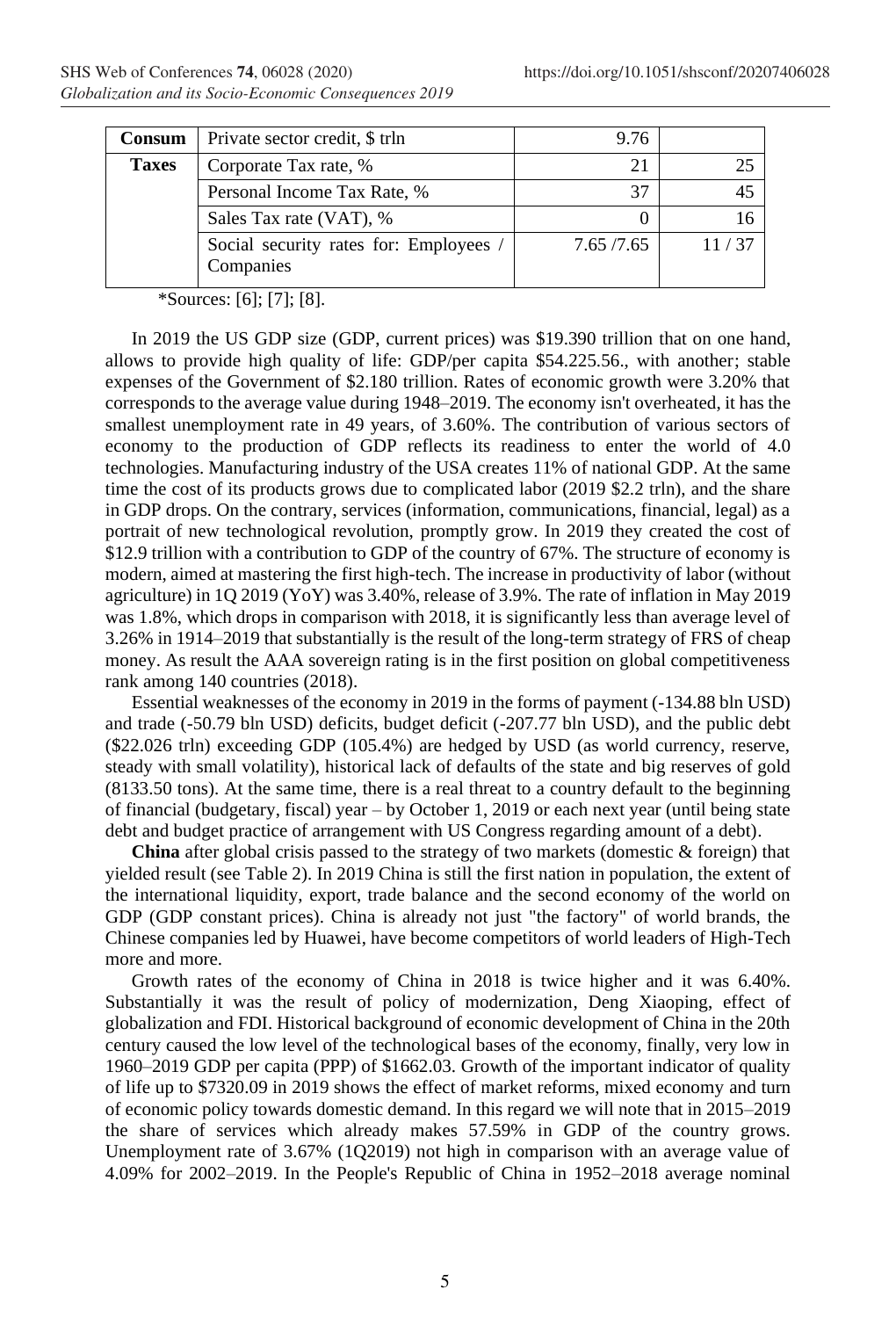salary / month was 1184.76 CHY. In May 2019 – 8293.32 CHY (\$1196.04), growth was 7 times greater. Great progress for the modern history of the country, but in comparison with the leading economy of the world, lag of the nominal salary in annual terms is 2.9 times less. The rate of inflation in China in 2019 is not high which is 2.7%, in comparison with the average level of 5.16% in 1986–2019 decrease was by 1.9 times. This evidence of effective work of the People's Bank of China.

At the same time, points of weakness of economy are low GDP/per capita (58% of the average world level), the low salary, record budget deficit due to decline in income of the state, decrease in profit of the enterprises in 14 branches of economy of all forms of ownership, 28th place in the list of global competitiveness, a high rate on the companies of social taxes (37% vs 7.65% in the USA).

Anyway China is ahead of the US in export volumes (\$2.14 trln., 1st place in the world export of securities at 11.7%), foreign reserves (\$3.1 trln.) and total investments, with the positive balance of payments and state debt to GNP ratio 2.3 times less than the American (see Table 2).

|                 | <b>Macroeconomic indicators</b>   | China         | <b>USA</b>   |
|-----------------|-----------------------------------|---------------|--------------|
| <b>GDP</b>      | GDP growth rate, YoY, %           | 6.40          | 3.20         |
| Labor           | Population, mln                   | 1.419 819.622 | 328.950      |
| <b>Prices</b>   | Core inflation rate, %, YoY       | 1.7           | 2.0          |
| <b>Money</b>    | Forex reserves, \$ trln           | 3.1           | 0.127        |
| <b>Trade</b>    | Balance of trade, \$ bln          | 41.66         | $-50.8$      |
|                 | FDI, \$ bln                       | 54.6          | 50.9         |
|                 | Retail sales, YoY, %              | 7.2           | 3.1.         |
|                 | Exports, FOB, \$ trln             | 2.1385        | 2.0685       |
|                 | External Debt, \$ trln            | 19.7          | 19.8         |
|                 | The current balance of payments,  |               |              |
|                 | \$ bln,                           | 586           | $-134.4(Q1)$ |
|                 | including % of GDP                | 0.4           | $-2.4$       |
|                 | Total investments/GDP, %          | 54.2          | 12.4         |
| Government      | State debt, \$ trln               | NA            | 22.02        |
|                 | State debt/GDP, %                 | 47.6          | 105.4        |
|                 | Government revenues, \$ bln       | 250.33        | 232.06       |
|                 | Government budget deficit, \$ bln | $-10.43$      | $-207.77$    |
|                 | Foreign reserves, \$ trln         | 3.1           | 0.127        |
| <b>Business</b> | Industrial production, YoY, %     | 5.4           | 0.9          |
| Consumer        | Bank lending rate, %              | 4.35          | 5.5          |
|                 | Personal saving, %                | 37.10         | 6.20         |

**Table 2.** Comparative advantages of China vs the USA (if other is not specified), 2019\*

\*Sources: [9]; [10]; [11].

Other US competitors include Japan with the \$4.9 trln. GDP (6.48 % world GDP (PPP) and its recession lasting since the 90s and the EU zone, on a threshold of the second wave of the crisis due to the debts of Mediterranean countries. However, the slow recession of the European economy turned out to be more painful and difficult, than in the US as countries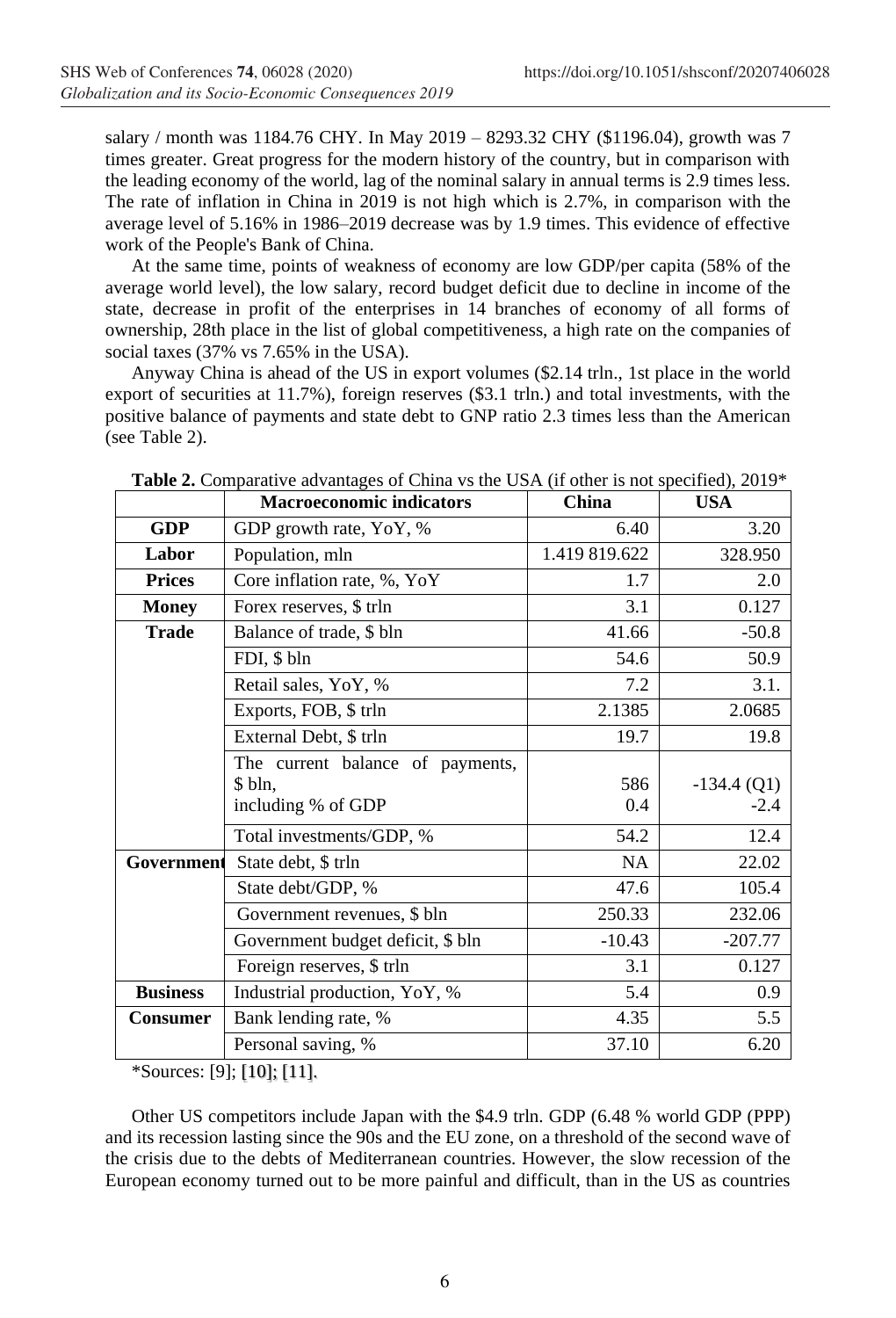were attempting to shift to the new technological mode of production. Germany (\$3.7 trln, 4.9% world GDP) and France (\$2.8 trln., 3.7% world GDP) [7, 12] are burdened by the obligations to preserve the European Union and maintain the Euro and, thus, cannot become new world economic leaders yet.

We identify the following criteria of leadership: (1) Size of the economy (GDP), (2) Quality of life (*GDP/per capita, Quality of Life Index, Purchasing Power, Index Security, Index Health Care, Cost of Living, Real Estate Price per Income, Time in Traffic, Jam Pollution Index, Climate Index*), (3) Global competitiveness (*Productivity, global innovation index*), (4) Currency (*weight, SDR basket, share in global payment, volatility*).

Based on the size of the economy (GDP nominal) in 2016, 2020, 2030 and 2050 there are 4 countries among leaders – the USA, Japan, China and India [13]. Quality of life is traditionally estimated with GDP per capita with the same leaders of the USA, China, and Japan. If we include such indicators as *quality of life, purchasing capacity, safety, health services, life cost and ecology*, then it would be Denmark, Switzerland and Australia. Global competitiveness of the national economy depends on the competitiveness of businesses, quality of corporate government, production efficiency and management. Here the leaders are Switzerland, Singapore, and the USA [14]. The major indicator of business competitiveness is labor productivity calculated as GDP (PPP)/per hour. According to this indicator, the leaders are Norway, Luxembourg and the USA. The world economy in the XXI century will be based on technological innovation. The Global Innovation Index of 2015 shows that in *R&D (Research and Development)* the leading countries are South Korea, Israel, Finland, Sweden and Japan; *in the innovative production –* Switzerland, Ireland, Singapore, Germany, Austria; in the *quantity of High-Tech companies –* Unites States, China, Japan, South Korea, Canada; in *higher education –* South Korea, Russia, Finland, Israel, Ukraine; *scientific research –* Finland, Iceland, Denmark, Israel, Singapore [15].

National currency is a very sensitive indicator of stability and strength of national economy. The most significant indicators are the transaction currencies, international liquidity, reserves and the SDR basket. On October 1<sup>st</sup>, 2016 weights of the five currencies in the new SDR basket were: U.S. dollar with 41.73%, Euro with 30.93%, Chinese Renminbi with 10.92%, Japanese yen with 8.33% and Sterling Pound with 8.09%. Compared to the previous period the USD lost in weight from 44% to 41.73%. For the first time CHY was included in SDR basket and won third position ahead of Euro, JPY and GBP. Markets value currencies through SWIFT, by carrying out basic calculations on real and financial asset markets. The USD share amounts to 44.64%, Euro – 28.30%, GBP – 7.92% [16]. The major reserved currencies are the USD, Euro, JPY, GBP and CHF as they are less volatile and more stable according BIS REER [17].

#### **4. Discussion**

For our research we will be limited to some generalizations to the directions of scientific discussions. The Bretton Woods Institutes noting 75 years and being some of the architects of the global economy, allocate three main problems: economic growth, tension in world trade and the lack of confidence between national and global finance (National and international Institutes). The IMF in the official documents and researches, sees urgent therapy in own reformation [18] and world cooperation for extraction of advantages in crossborder flows of the capital and goods [19]. The World Bank offers innovations in rules of the WTO in the multilateral system of trade [20].

Other key institute of global finance is BIS. It looks for a better balance between monetary policy, structural reforms, fiscal policy and macro prudential measures [21]. One of the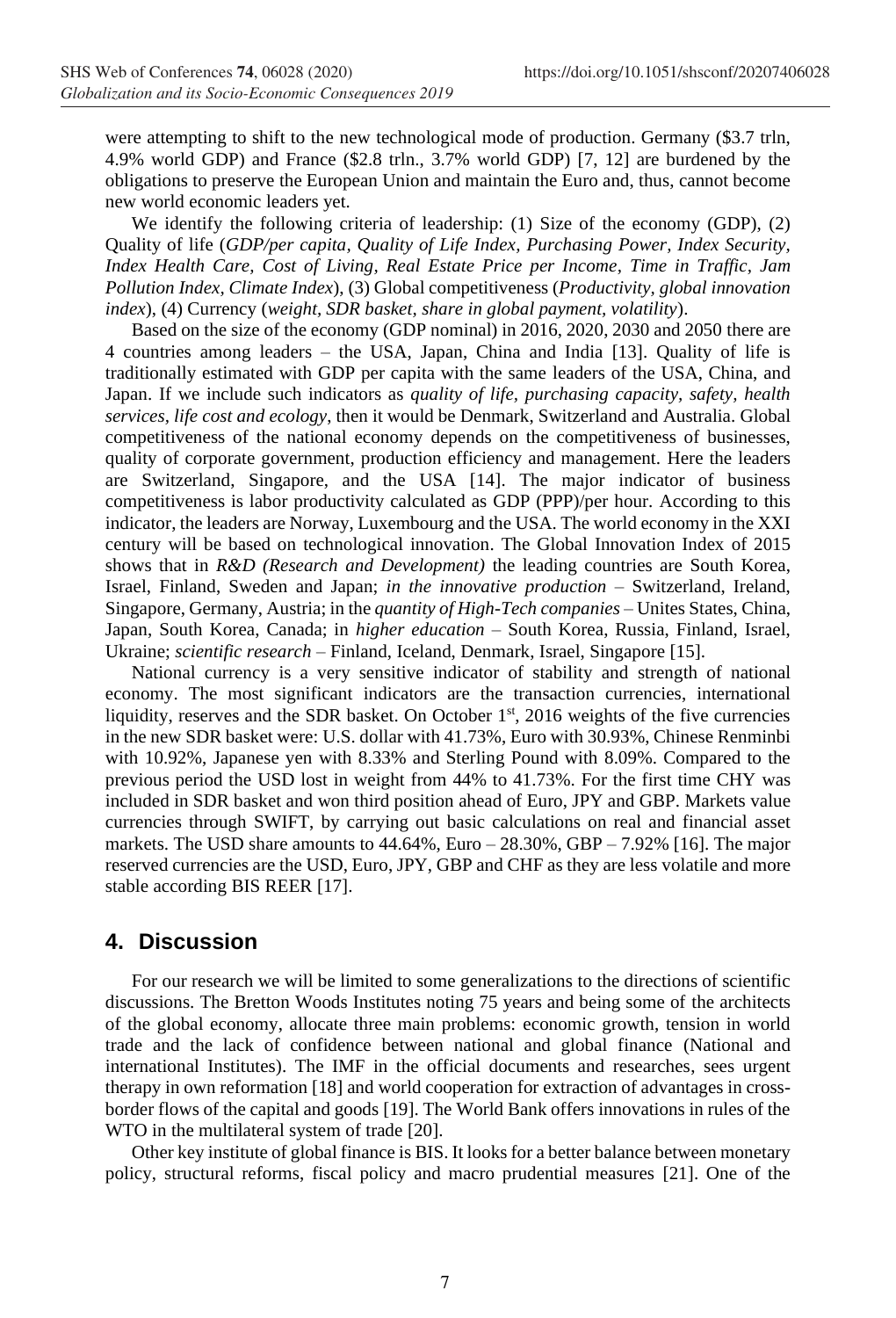central problems in the world of academic agenda issustained economic growth which is considered through a prism of world, regional and national economies. What researches attract interest? Intercountry inequality as essential brake of World economy [23]; stability of all EU Member States as key to the economic growth of all Union [24]; use of opportunities of the global transport systems [25] and a flexible monetary policy in the conditions of high volatility of international commodity and foreign exchange markets [26] for country economic growth.

Problems of change of the technological bases of the economy of 4.0 technology are the cornerstone of the true and future aspects of macro and microeconomics. Generalization of effects of digital technologies, smart-contracts, chain networks deserves attention [27] and product decision-making information systems [28]. The science, the international institutes and the markets were in illusion that the global economy is capable not to allow global recession. Illusions took place. Therefore, the subject of crisis is relevant today. In this regard a certain interest represents researches about effects of a harvest on recession in the USA and China, relending of the private sector [29] and financial aid programs of the IMF during Asian crises [30].

## **5. Conclusion**

A quick analysis shows that today there is no absolute leader in the world economy. Many countries possess comparative advantages (as it can be seen in the comparison between China and the USA), but only on some positions [31]. The age of the absolute domination of one super state is over. The structure of the global economy and finance will not be based on the domination of one country and a single currency. The international economic and financial organizations will play a major role as global institutes and regulators. We do not exclude the possibility of the establishment of the world government by the end of the XXI century. In the interim period we might expect an aggregated SDR with a basket formed by 15–20 currencies and appearance of local currencies on the wave of deglobalization and dedollarization [32].

Nevertheless, today the USA, EU, Japan, Great Britain, China, Russia, India perform a special role and responsibility. The world economy might receive a new impulse of growth if the USA overcomes financial imbalances caused by the three deficits: budget, balance of payments and state debt; and becomes «a world workshop» of new high technologies. Japan as the third world economy might repeat its "economic miracle" with the development of High-tech. China, BRICS and other countries of emerging markets with high balance of payments surpluses and extensive foreign reserves might become key sources of world economic growth too, if they re-orient production towards domestic demand and consumption [33]. The IMF and the World Bank group should be focused on maintaining global financial stability, searching and supporting new sources of growth of the world economy and solving civilization's problems of mankind.

## **References**

- 1. K. Laggard, A delicate moment for the global economy: Three priority areas for action. International monetary fund. Available at: [https://www.imf.org/ru/News/Articles/](https://www.imf.org/ru/News/Articles/2019/03/29/sp040219-a-delicate-moment-for-the-global-economy) [2019/03/29/sp040219-a-delicate-moment-for-the-global-economy](https://www.imf.org/ru/News/Articles/2019/03/29/sp040219-a-delicate-moment-for-the-global-economy) (accessed: 18.04.2019).
- 2. [World Economic Outlook,](http://www.imf.org/external/ns/cs.aspx?id=29) 2019.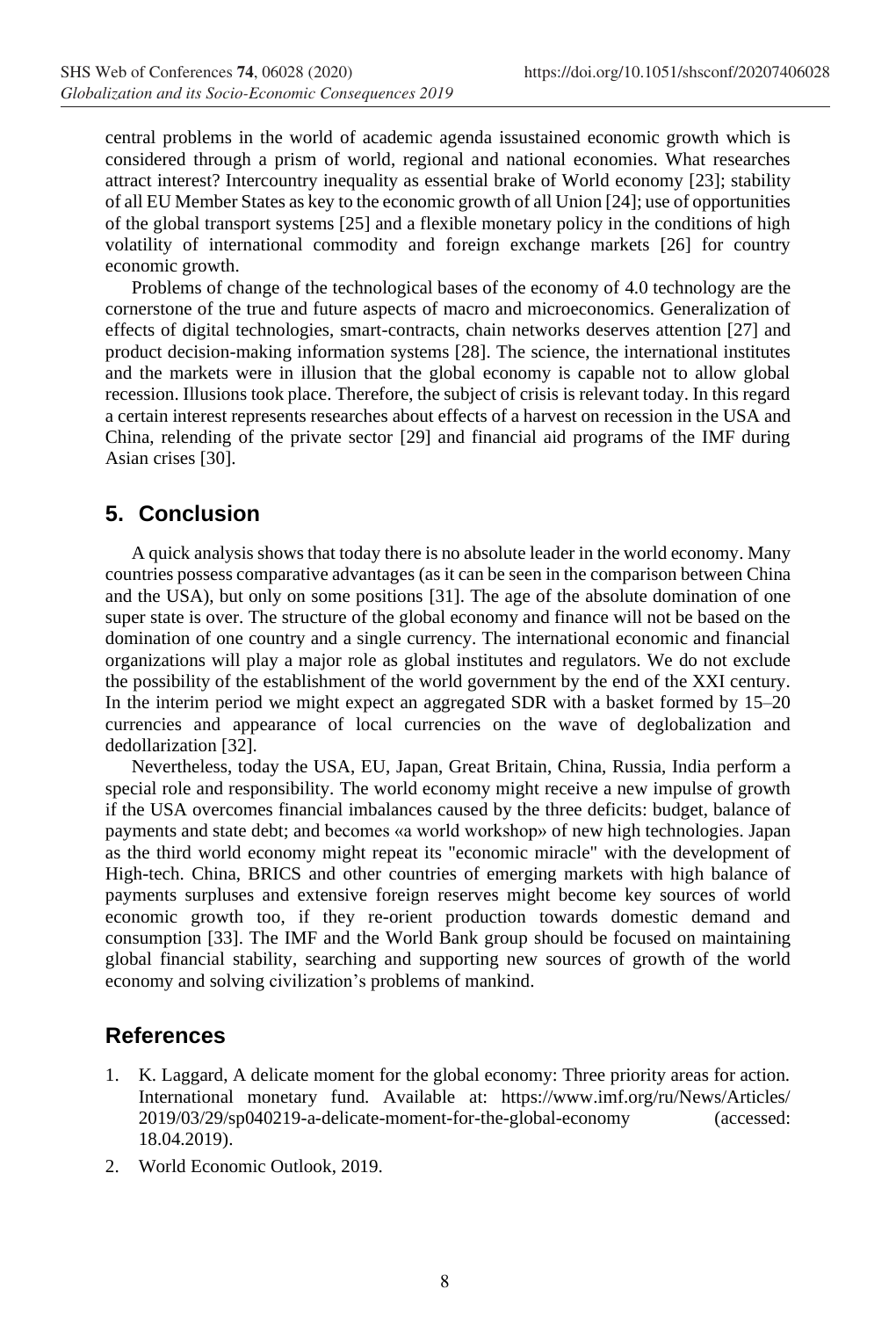- 3. J. Lipssky, Fiscal policy challenges in the post-crisis world. International monetary fund. Available at: <https://www.imf.org/en/News/Articles/2015/09/28/04/53/sp032110> (accessed: 18.04.2019).
- 4. IMF Fiscal Monitor: Capitalizing on good times (April 2018). Available at: <https://www.imf.org/ru/Publications/FM/Issues/2018/04/06/fiscal-monitor-april-2018> (accessed: 12.06.2019).
- 5. IMF DataMapper. WEO. Real GDP growth. Annual percent change. China People Republic. Available at: [https://www.imf.org/external/datamapper/NGDP\\_RPCH](https://www.imf.org/external/datamapper/NGDP_RPCH@WEO/USA%20accessed%2014/05/2019/CHN) [@WEO/USA%20accessed%2014/05/2019/CHN](https://www.imf.org/external/datamapper/NGDP_RPCH@WEO/USA%20accessed%2014/05/2019/CHN) (accessed: 12.06.2019).
- 6. Trading economics, (2019).
- 7. World Bank data. Available at: www[.www.worldbank.org/data?qterm=country](http://www.worldbank.org/data?qterm=country) (accessed: 14.03.2015).
- 8. Intertrade statistics. Available at: www.wto.org/eng/statis\_e/is2014\_e/its14 [worldtrade\\_dev-e.htm#top](http://www.wto.org/eng/statis_e/is2014_e/its14_worldtrade_dev-e.htm#top) (accessed: 14.03.2015).
- 9. Trading economics. China, USA. Available at: [https://tradingeconomics.com/china/calendar;](https://tradingeconomics.com/china/calendar) [https://tradingeconomics.com/united](https://tradingeconomics.com/united-states/calendar)[states/calendar.](https://tradingeconomics.com/united-states/calendar) (accessed 12.06.2019).
- 10. Worldometers. Available at: https://www.worldometers.info/world-population/chinapopulation/ (accessed:14.06.2019).
- 11. Population USA. Available at: [http://www.usapopulation.org](http://www.usapopulation.org/) (accessed 14.06.2019).
- 12. World Bank. Available at[: www.worldbank.org.](http://www.worldbank.org/) (accessed: 18.03.2012).
- 13. International Monetary Fund. [World Economic Outlook \(October-2016\).](http://www.imf.org/external/pubs/ft/weo/2016/02/weodata/weorept.aspx?pr.x=72&pr.y=7&sy=2016&ey=2020&sort=country&ds=.&br=1&c=512%2C672%2C914%2C946%2C612%2C137%2C614%2C546%2C311%2C962%2C213%2C674%2C911%2C676%2C193%2C548%2C122%2C556%2C912%2C678%2C313%2C181%2C419%2C867%2C513%2C682%2C316%2C684%2C913%2C273%2C124%2C868%2C339%2C921%2C638%2C948%2C514%2C943%2C218%2C686%2C963%2C688%2C616%2C518%2C223%2C728%2C516%2C558%2C918%2C138%2C748%2C196%2C618%2C278%2C624%2C692%2C522%2C694%2C622%2C142%2C156%2C449%2C626%2C564%2C628%2C565%2C228%2C283%2C924%2C853%2C233%2C288%2C632%2C293%2C636%2C566%2C634%2C964%2C238%2C182%2C662%2C359%2C960%2C453%2C423%2C968%2C935%2C922%2C128%2C714%2C611%2C862%2C321%2C135%2C243%2C716%2C248%2C456%2C469%2C722%2C253%2C942%2C642%2C718%2C643%2C724%2C939%2C576%2C644%2C936%2C819%2C961%2C172%2C813%2C132%2C199%2C646%2C733%2C648%2C184%2C915%2C524%2C134%2C361%2C652%2C362%2C174%2C364%2C328%2C732%2C258%2C366%2C656%2C734%2C654%2C144%2C336%2C146%2C263%2C463%2C268%2C528%2C532%2C923%2C944%2C738%2C176%2C578%2C534%2C537%2C536%2C742%2C429%2C866%2C433%2C369%2C178%2C744%2C436%2C186%2C136%2C925%2C343%2C869%2C158%2C746%2C439%2C926%2C916%2C466%2C664%2C112%2C826%2C111%2C542%2C298%2C967%2C927%2C443%2C846%2C917%2C299%2C544%2C582%2C941%2C474%2C446%2C754%2C666%2C698%2C668&s=NGDPD%2CPPPGDP&grp=0&a=) [Centre for](https://www.cebr.com/reports/welt-2016/)  [Economics and Business Research \(Cebr\).](https://www.cebr.com/reports/welt-2016/)
- 14. World Economic Forum, Report (2016).
- 15. Coy P. The Bloomberg innovation index. Available at: <https://www.bloomberg.com/graphics/2015-innovative-countries/> (accessed: 12.06.2019).
- 16. Swift. Avaliable at: www.swift.com
- 17. BIS. Real effective exchange rates, Broad (60 economies) indices. Available at: <https://stats.bis.org/statx/srs/table/i2?m=B> (accessed 19.03.2019).
- 18. A. [Tooze,](https://www.imf.org/external/pubs/ft/fandd/2019/06/reimagining-the-imf-tooze.htm#author) In the postcrisis world, the Fund must move beyond its role as lender of last resort. *Finance & Development* **56** (2019).
- 19. R. Rajan, Global cooperation is needed to reap the benefits and avoid the pitfalls of crossborder capital flows. *Finance & Development* **56** (2019)
- 20. P.K[. Goldberg,](https://www.imf.org/external/pubs/ft/fandd/2019/06/the-future-of-global-trade-goldberg.htm#author) Policy can play a role in shaping the future of the ailing multilateral trade system. *Finance & Development* 56 (2019)
- 21. BIS. Annual economic report 2019. Available at: [https://www.bis.org/publ/arpdf/ar2019e.htm.](https://www.bis.org/publ/arpdf/ar2019e.htm) (accessed 06.07.2019).
- 22. M. [Fuller,](https://www.mdpi.com/search?authors=Madisen%20Fuller&orcid=) P. [Dwivedi,](https://www.mdpi.com/search?authors=Puneet%20Dwivedi&orcid=) Assessing Changes in Inequality for Millennium Development Goals among Countries: Lessons for the Sustainable Development Goals. *Social Sciences* **8** (2019)
- 23. G.H. Popescu, C. Alpopi, M. Comanescu, C.F. Ciurlau, Through a glass darkly: The political foundations of sustainable European monetary union, *Economics*, *Management and Financial Markets* **12,** 70-75 (2017)